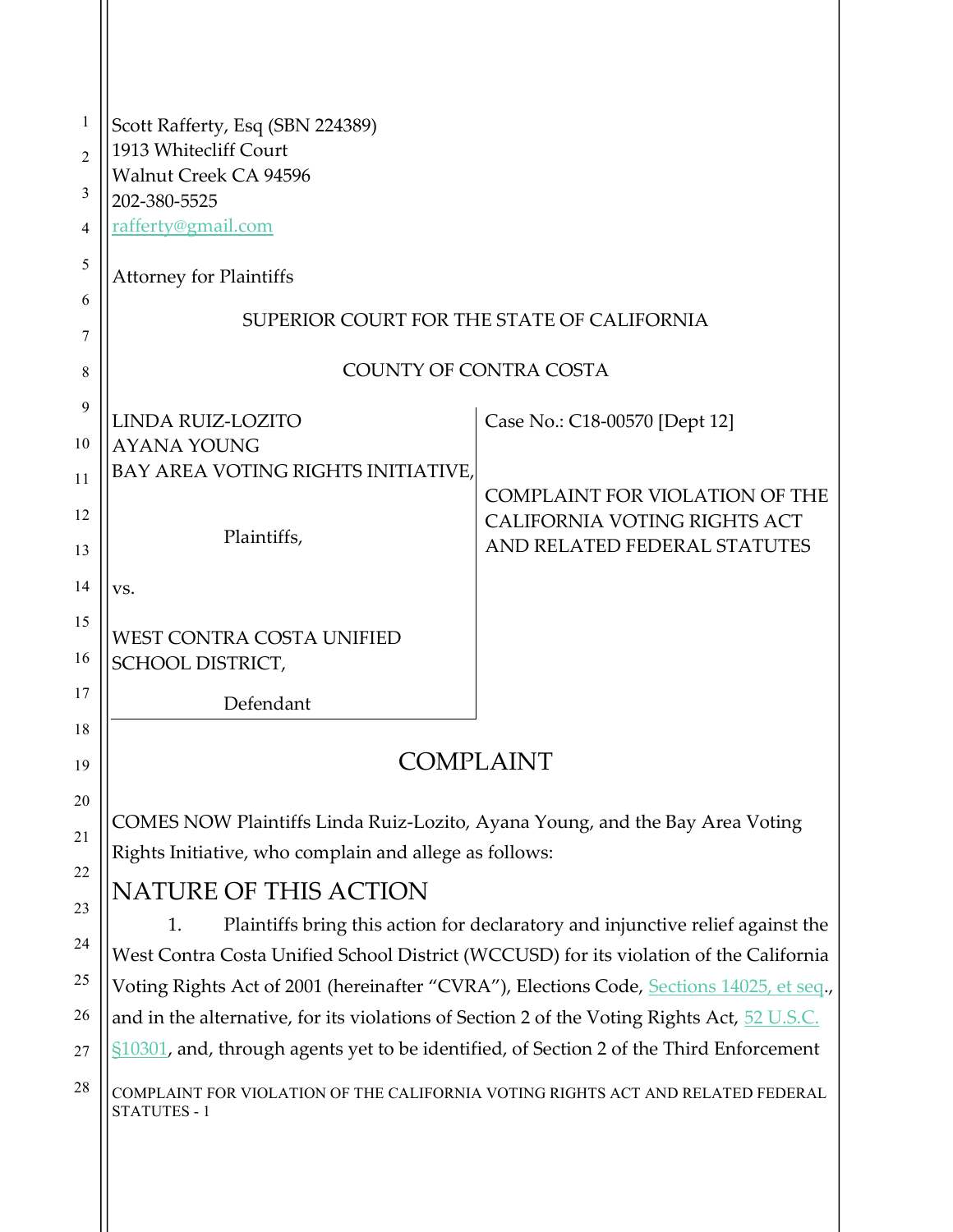Act, 42 U.S.C. §§1983, 1985(3). By electing its trustees at-large, WCCUSD dilutes the votes of Latino and African-American citizens and neighborhoods, depriving them of influence in the outcome of Board elections that equals the influence of other citizens and neighborhoods. At-large voting also impairs the ability of Latinos as a class (or in coalition with black voters), to elect candidates of their choice. Large geographic areas with minority communities are chronically underrepresented.

2. Ultimately, this inequality of electoral influence victimizes voters and students of all races and in most areas of West County, other than El Cerrito. Because the Board is neither racially nor geographically representative of the District, its current trustees cannot meaningfully engage with the full range of their constituents. Furthermore, the high cost of running at-large means that many successful candidates rely heavily on campaign contributions from highly organized groups. Board deliberations often reflect the dependence of some trustees on these special interests. This polarizes debate, prolongs meetings, and makes it difficult for the Board to compromise or even to decide issues collectively. Resources are disproportionately allocated to areas with high voter turnout, which has racially discriminatory effects, leaving many high-minority schools with facilities that are inferior, if not unsafe. Parents in these underrepresented communities disrespect the Board and lack confidence in district-operated schools, some fleeing to charter schools. This neighborhood disengagement compounds the loss of academic opportunity at WCCUSD's most challenged schools. As a result, Latino and black students have persistently lower indicators of academic performance, and persistently higher rates of suspensions.

 $28$   $\vert$  COMPLAINT FOR VIOLATION OF THE CALIFORNIA VOTING RIGHTS ACT AND RELATED FEDERAL STATUTES - 2 3. The social damage caused WCCUSD's unlawful governance structure is not limited to racial discrimination in public education. Poorly performing, undermaintained schools depress property values in Latino and African-American neighborhoods, reinforcing racial segregation in housing and depressing the tax rolls. Latino electors are discouraged by decades of inability to influence their school board – the public institution they care most deeply about. Among Latino citizens of voting age, registration levels are abnormally low, which makes it more difficult for WCCUSD to win parcel tax elections that could boost teacher pay. This political demoralization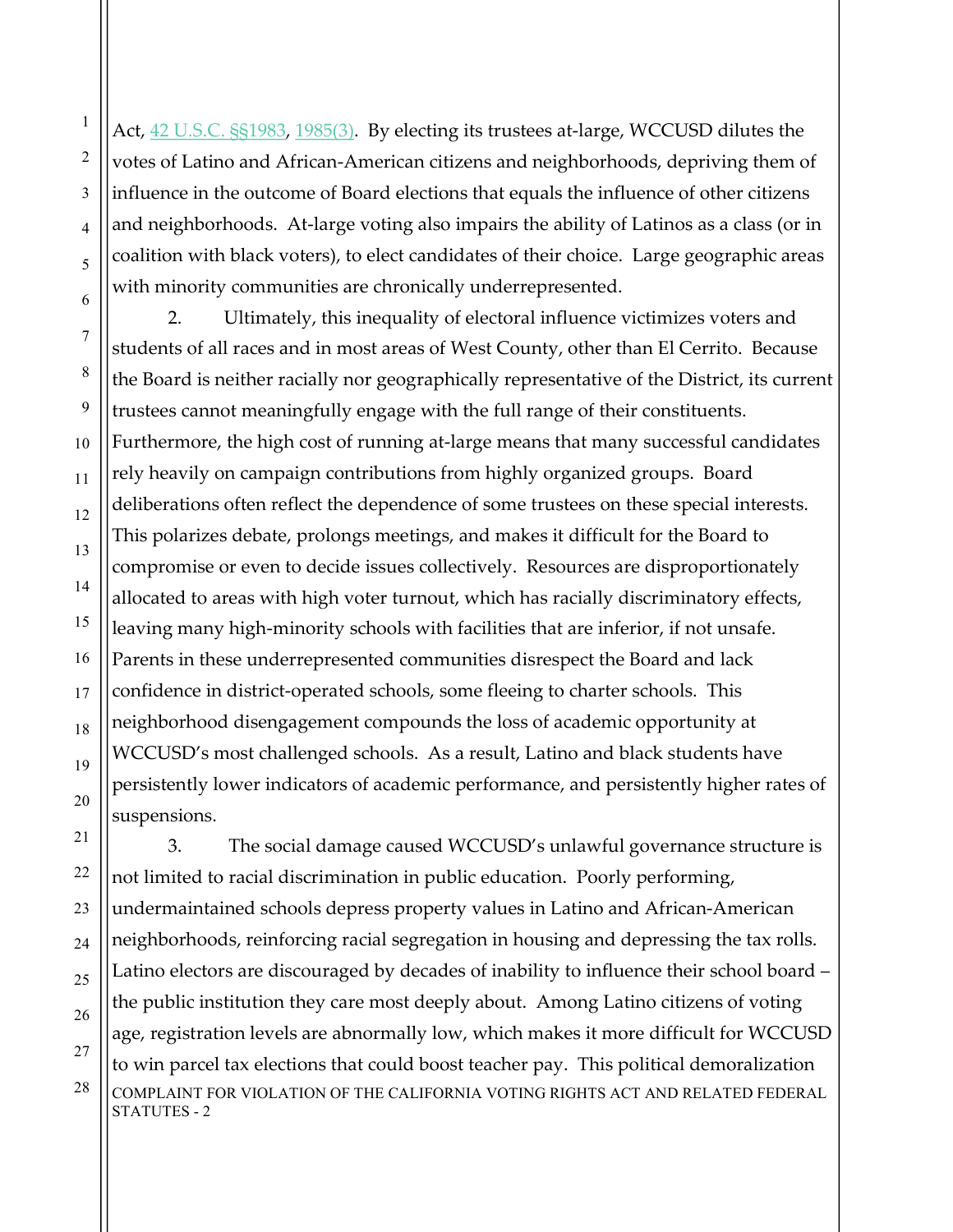also reduces the influence of West County's Latino community in municipal, county, and state elections.

4. Plaintiffs attempted to avoid litigation by petitioning the Board to comply with CVRA, in accordance with the process established in AB 350 (2015). On January 20, 2018, plaintiffs served a petition, triggering an opportunity for the Board to create trustee areas without litigation. 45 days elapsed without a resolution of intent to do so, rendering this civil action timely.

5. Although the CVRA is intended to relax the requirements for challenging at-large elections under the Section 2 of the Voting Rights Act, 52 U.S.C. §10301 ("Federal Act"), this case also appears to satisfy the conditions for requiring singlemember districts under the Federal Act. The Federal Act prohibits at-large systems only if it is possible to create one district with in which minorities are a majority. In WCCUSD, it may be possible to create a trustee area with a Latino majority and another with a black majority, even if the Board does not expand to seven trustees.

## PARTIES

6. Linda Ruiz-Lozito is a Latina voter who resides in Richmond, California, which is within WCCUSD. She is a member of a "language minority" within the meaning of 52 U.S.C. §10310(d)(3).

7. Ayana Young is a black voter who resides in Hercules and who ran for trustee in 2014. By virtue of her race, she is a member of a group protected by Section 1 of the **Fifteenth Amendment** and Title I of the Civil Rights Act of 1964, 52 U.S.C.  $$10101(a)(1)$  (Title I).

8. Bay Area Voting Rights Initiative ("BAVRI") is a California unincorporated association of which each of the other parties is a member. BAVRI has additional members, including persons protected by the Enforcement Act, the Fifteenth Amendment, and Title I, and voters who belong to groups protected by Section 2 of the Federal Act and by the CVRA. BAVRI is committed to representing the interests of the groups protected by CVRA and Section 2.

9. Defendant WCCUSD is a unified school district within the State of California, as defined in Education Code, **Section 83**, and a political subdivision within

 $\frac{28}{\text{COMPLAINT}}$  FOR VIOLATION OF THE CALIFORNIA VOTING RIGHTS ACT AND RELATED FEDERAL STATUTES - 3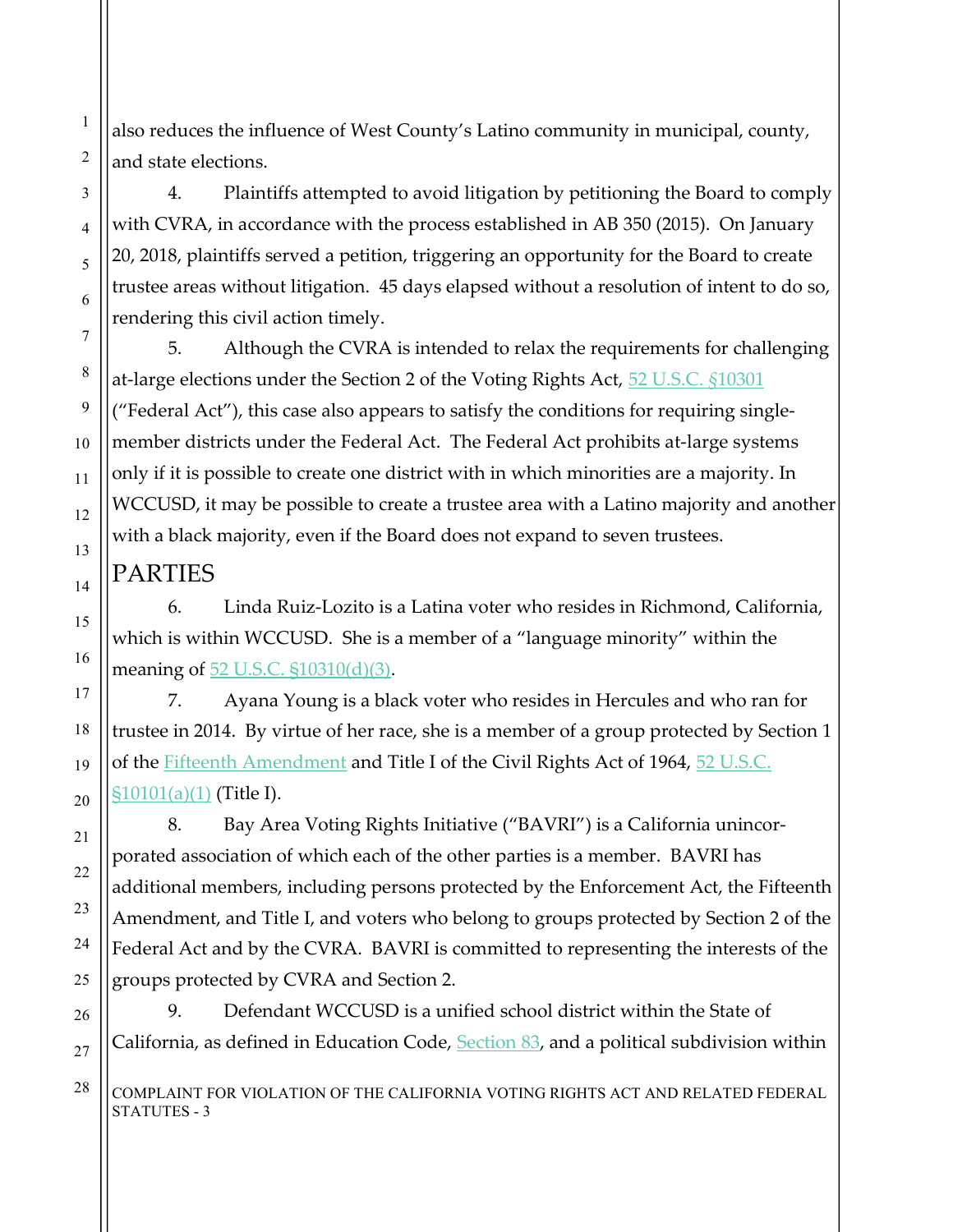the meaning of  $52$  U.S.C.  $$10310(c)(2)$ . WCCUSD is governed by a five-member Board of trustees elected at-large, and is subject to the CVRA, Elections Code, Section  $14026(c)$ ; and 52 U.S.C.§10301, et seq.

# **IURISDICTION**

10. Elections Code, Section 14032 provides that any voter who is a member of a protected class and who resides in a political subdivision (as those terms are defined in  $52$  U.S.C.  $$10310(c)$ ) where a violation thereof is alleged may file an action pursuant to the CVRA.

11. Courts have also recognized civil rights organizations as plaintiffs in CVRA actions.

12. Plaintiffs reserve the right to seek leave to amend this complaint to state a claim under Section 2 of the Federal Voting Rights Act, 52 U.S.C. §10301. This Court has a concurrent duty to enforce federal law, including Section 2, and additional federal rights, such as those set forth in 42 U.S.C. §§1983, 1985(3), 1988, according to its regular modes of procedure. The Federal Act does not exclude operation of the CVRA, or invalidate any of its provisions. 42 U.S.C. §2000h-4. In the case of counties, municipalities and special districts, the Code expressly requires that districts comply with the Federal Voting Rights Act. Elections Code, Sections 21601, 21620, 21500, 22000; Government Code, Section 34884.

13. Courts have recognized that aggrieved organizations and individuals have a private right of action to enforce Section 2. BAVRI and LULAC file on behalf of their members who belong to a protected class and reside within WCCUSD and as entities whose voter registration and education activities are impeded by the discriminatory practices detailed in this complaint.

**FACTS** 

14. WCCUSD is governed by five trustees, who are elected at-large to fouryear terms. These trustees are elected on a staggered basis at each statewide general election. Three members are scheduled to be elected in November 2018; two will be elected in 2020.

#### $\frac{28}{\text{COMPLAINT}}$  FOR VIOLATION OF THE CALIFORNIA VOTING RIGHTS ACT AND RELATED FEDERAL STATUTES - 4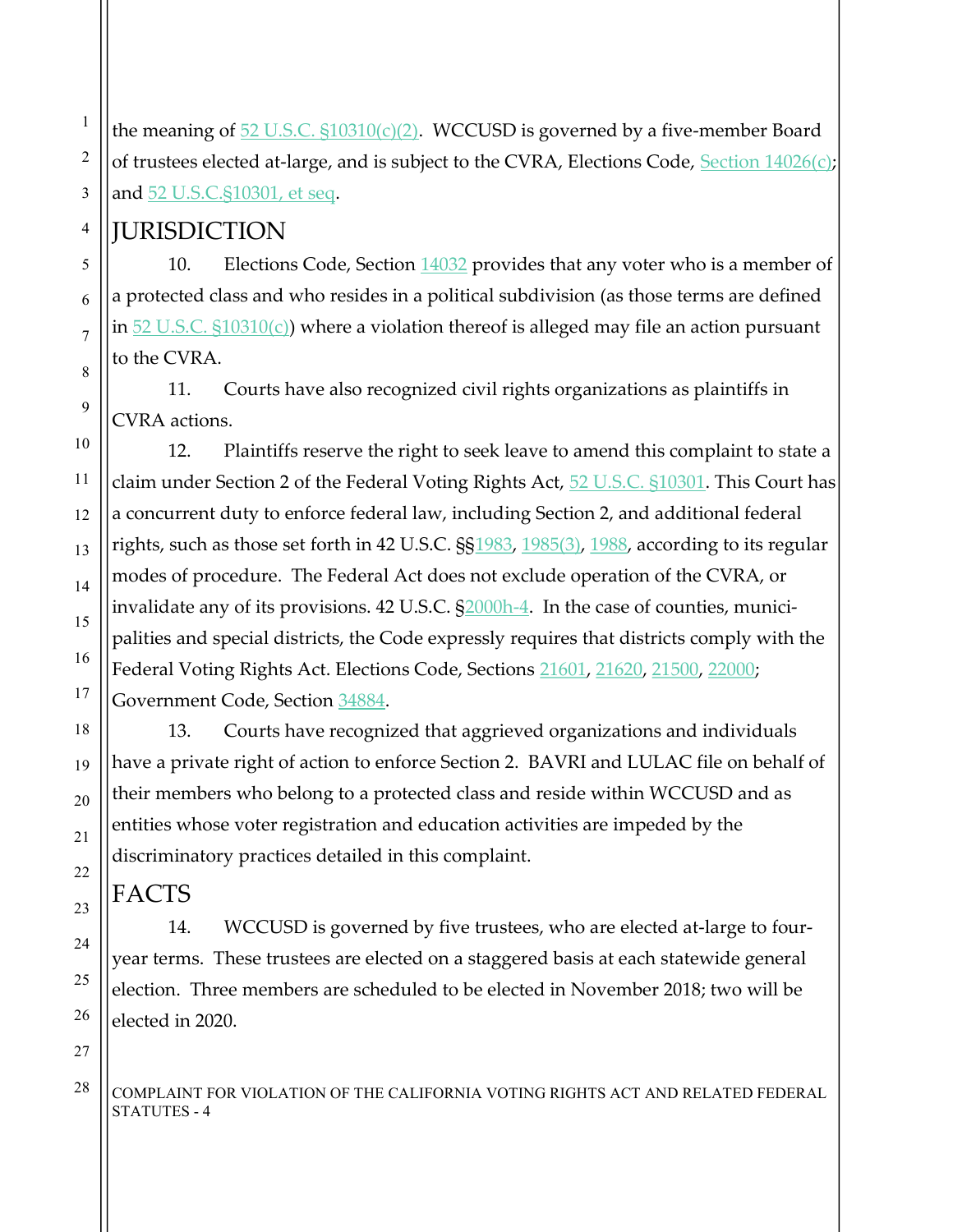15. With approximately 30,596 students, WCCUSD is the 30th largest school district in California. Some of these districts have always had trustee areas, but at least nine have abandoned at-large elections since enactment of the CVRA. Only nine larger districts, two of which are in Contra Costa County, still elect trustees at large. WCCUSD is exactly the "unusually large election district" that Senate Report No. 97- 417, 97th Cong., 2d Sess. (1982) cited (at 28) as an example of a circumstance that could establish a violation of Section 2.

## DEMOGRAPHICS

16. WCCUSD includes five cities – Richmond, San Pablo, Hercules, El Cerrito, and Pinole – and eight unincorporated areas that the census recognizes as "places" – El Sobrante, Kensington, Tara Hills, North Richmond, East Richmond Heights, Rollingwood, Montalvin Manor, and Bayview. Richmond has approximately 44 percent of WCCUSD's population. The city is neither compact nor homogeneous. San Pablo and North Richmond are enclaves, and annexations east of El Cerrito and El Sobrante are narrowly connected to the core of the city. Richmond's eastern extensions, such as Briones, include some of the wealthiest census tracts in WCCUSD.

17. Due to the system of at-large election, low-minority areas have influence that exceeds that indicated by their share of their population. El Cerrito is 20% smaller than the most Latino community, San Pablo, but has more than twice the median household income (\$92,675 v. \$45,504) and casts twice as many votes for school board. 72% of the El Cerrito population are citizens of voting age, of which 90% register to vote, of which 86% cast ballots in 2016. By contrast, 57% of San Pablo's residents are citizens old enough to vote, of which 75% register, of which 67% turned out to vote. As a result, there were 18,271 votes for school board from El Cerrito in 2016, but only 9125 from San Pablo. This disproportionate influence is persistent. In 2006, El Cerrito cast 3.6 times as many votes per capita than San Pablo.

18. El Cerrito further magnifies its influence through organizations that play the leading role in endorsing candidates, which identifies those endorsees to entities that make campaign contributions or that engage in independent expenditures for or against candidates. These processes generally have not endorsed or promoted Latino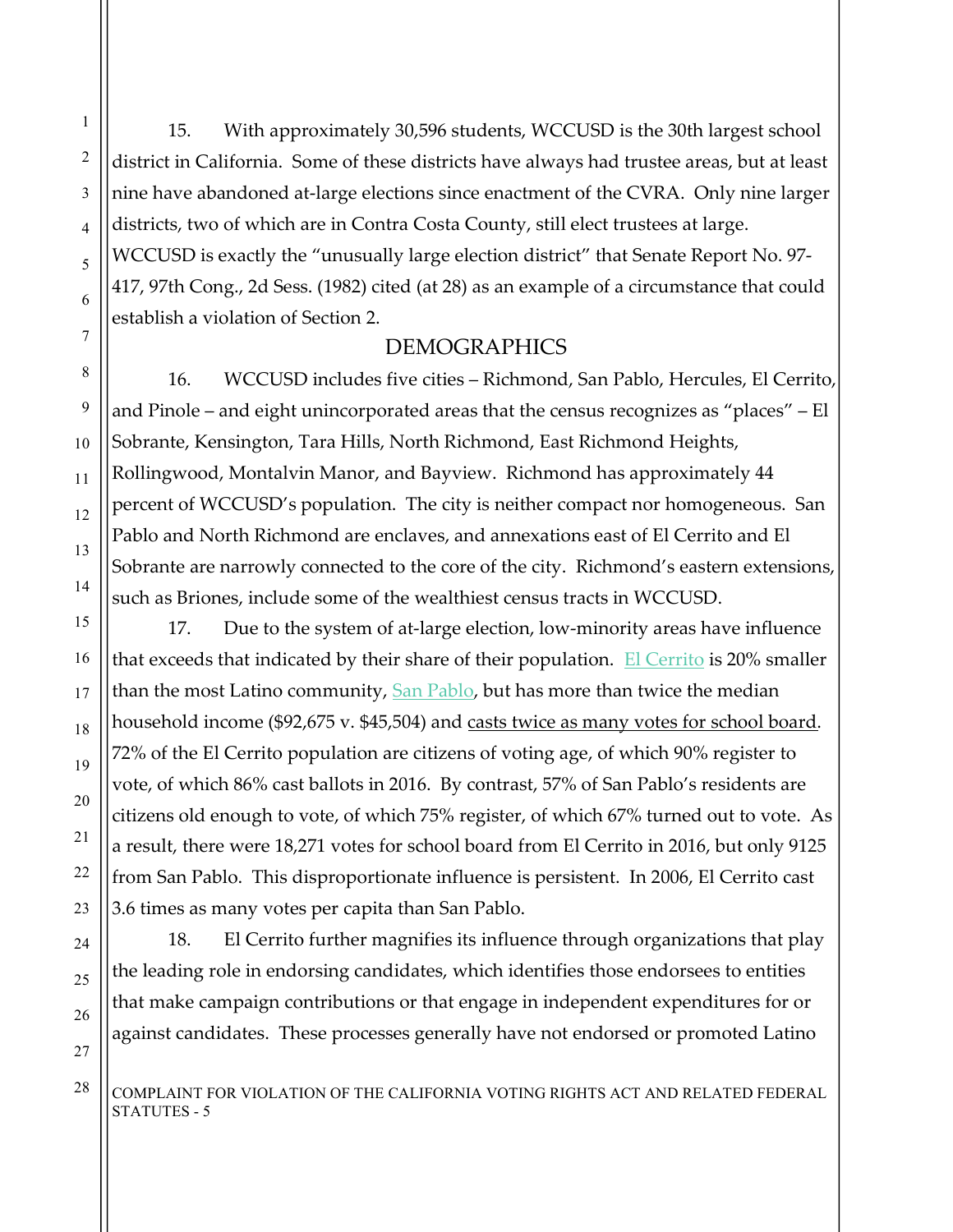candidates, and may have promoted black candidates who are not the first choice of the protected (minority) group to which they belong.

## ELECTORAL HISTORY

19. Throughout the history of WCCUSD, and of its predecessor Richmond Unified School District, few minorities have served as trustees. Until 2014, only two Latinos had been elected or appointed in the previous 50 years, and each served only one term. There have been only six black trustees. Five of them, all from Richmond, served only one term.

20. In recent elections, districts with higher percentages of minority voters have voted differently than those with lower percentages, which constitutes racially polarized voting.

21. In the last two elections, every non-minority candidate won higher percentages of the vote in low-minority precincts. Every black candidate performed better in precincts with higher percentages of black voters. With one exception, every Latino candidate performed better in high-Latino precincts. The sole Asian candidate did best in precincts with higher numbers of Asians.

22. Minority vote dilution has allowed white voters and the areas in which they are concentrated to dominate the Board. Three of the current at-large members are white and from El Cerrito, whose residents have often constituted a majority of the Board. Since 2000, there have been 90 trustee years-in-service. Over this period, more than 60% of the trustees have resided in El Cerrito, which has only 10% of the population. 30% have been from Richmond. All other communities combined, which account for 45% of WCCUSD population, have elected only two trustees, each of whom served only four years.

23. The underrepresented geographic areas have large minority populations. San Pablo, which has the greatest concentration of Latinos (57%) is 11% of WCCUSD, but has not been represented since 1984. Hercules is 13% of WCCUSD, is 47% Asian, 19% black, and 13% Latino, but has not elected a trustee since 1997. No resident of Pinole (which is 8% of WCCUSD and majority- minority) has been elected in at least 50 years.

#### $28$   $\vert$   $\vert$  COMPLAINT FOR VIOLATION OF THE CALIFORNIA VOTING RIGHTS ACT AND RELATED FEDERAL STATUTES - 6

1

2

3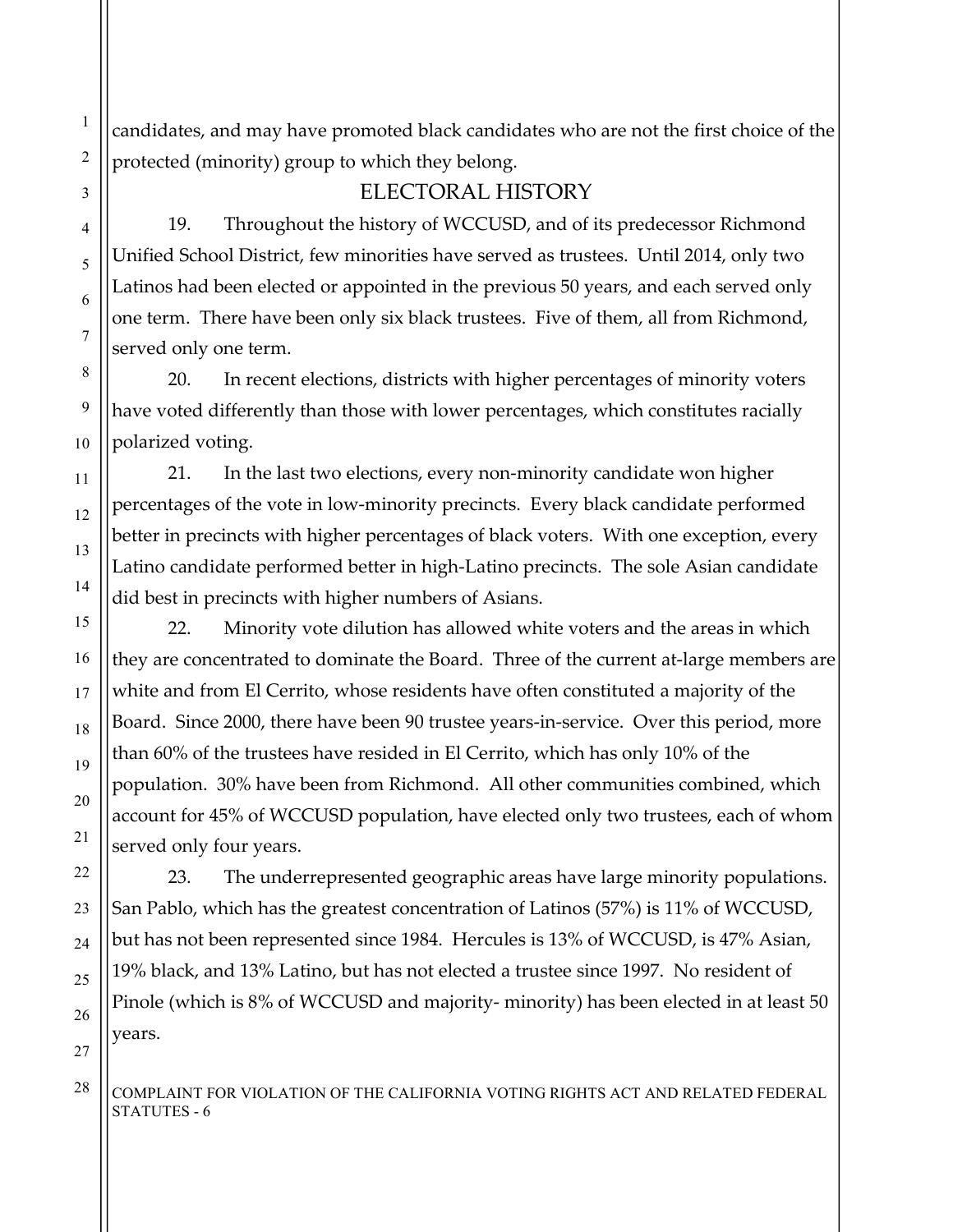24. The practice of at-large elections interacts with social and historical conditions to cause an inequality in the opportunities enjoyed by black and white voters to elect their preferred representatives.

# CONSEQUENCES AND FACTORS THAT REINFORCE DISCRIMINATION

25. Schools in minority areas are perceived to be inferior. According to Niche, which rates public schools nationally, the elementary and middle schools in urban Richmond get  $C-$  's and  $D+$  's, and the two high schools are both  $C-$ . El Cerrito High, which has a \$20 million football stadium, gets an "A" rating. All of WCCUSD's Title I schools in program improvement were either in urban Richmond or San Pablo, and all but two had been in PI status for over a decade . Fractional B<br>
Consider the presentatives.<br>
CONSEQUENCES AND FACTORS THAT REINFORCE<br>
DISCRIMINATION<br>
25. Schools in minority areas are perceived to be inferior. According to <u>Niche</u><br>
which rates public schools nationally, t CONSEQUENCES AND FACTORS THAT REINFORCE<br>
DISCRIMINATION<br>
25. Schools in minority areas are perceived to be inferior. According to Niche<br>
which rates public schools nationally, the elementary and middle schools in urban<br>
Ri

|                                                                                        |                    |                |            | <b>DISCRIMINATION</b>                                                                                             |  |  |  |
|----------------------------------------------------------------------------------------|--------------------|----------------|------------|-------------------------------------------------------------------------------------------------------------------|--|--|--|
| Schools in minority areas are perceived to be inferior. According to Niche,<br>25.     |                    |                |            |                                                                                                                   |  |  |  |
| which rates public schools nationally, the elementary and middle schools in urban      |                    |                |            |                                                                                                                   |  |  |  |
| Richmond get C-'s and D+'s, and the two high schools are both C-. El Cerrito High,     |                    |                |            |                                                                                                                   |  |  |  |
| which has a \$20 million football stadium, gets an "A" rating. All of WCCUSD's Title I |                    |                |            |                                                                                                                   |  |  |  |
|                                                                                        |                    |                |            | schools in program improvement were either in urban Richmond or San Pablo, and all                                |  |  |  |
| but two had been in PI status for over a decade.                                       |                    |                |            |                                                                                                                   |  |  |  |
|                                                                                        |                    |                |            |                                                                                                                   |  |  |  |
|                                                                                        |                    |                |            |                                                                                                                   |  |  |  |
|                                                                                        | $Ratings _{Great}$ |                | schools in |                                                                                                                   |  |  |  |
| City                                                                                   | Niche              | School         | PI (2016)  |                                                                                                                   |  |  |  |
| Kensington                                                                             | B                  | 9              | none       |                                                                                                                   |  |  |  |
| El Cerrito                                                                             | $B+$               | 6              | none       |                                                                                                                   |  |  |  |
| El Sobrante                                                                            | $B-$               | $\overline{4}$ | none       |                                                                                                                   |  |  |  |
| Hercules                                                                               | B                  | 6              | none       |                                                                                                                   |  |  |  |
| Pinole                                                                                 | $C+$               | $\overline{4}$ | none       |                                                                                                                   |  |  |  |
| Richmond (suburb)                                                                      | $C+$               | $\overline{4}$ | none       |                                                                                                                   |  |  |  |
| Richmond (urban)                                                                       | $\mathsf{C}$       | 3              | 85%        |                                                                                                                   |  |  |  |
| San Pablo                                                                              | $C-$               | $\overline{2}$ | 63%        |                                                                                                                   |  |  |  |
|                                                                                        |                    |                |            |                                                                                                                   |  |  |  |
| 26.                                                                                    |                    |                |            | In January 2016, an independent forensic audit found that WCCUSD                                                  |  |  |  |
|                                                                                        |                    |                |            | "may have expended bond funds inequitably across the district" and that there was a                               |  |  |  |
|                                                                                        |                    |                |            | $(1 + 1 + 1)$ $(1 + 1)$ $(2 + 1)$ $(3 + 1)$ $(4 + 1)$ $(5 + 1)$ $(6 + 1)$ $(1 + 1)$ $(1 + 1)$ $(1 + 1)$ $(1 + 1)$ |  |  |  |



26. In January 2016, an independent forensic audit found that WCCUSD "may have expended bond funds inequitably across the district" and that there was a "high risk" that WCCUSD "would not be able to pass additional bond measures."

27. The forensic audit also found a "high risk" based on historic controls that a Board member was "possibly overriding and/or circumventing district controls," in ways that "could have resulted in inappropriate payment to vendors and contractors," and that "vendors may have been hired based on willingness to pay kickbacks."

 $28$   $\vert$   $\vert$  COMPLAINT FOR VIOLATION OF THE CALIFORNIA VOTING RIGHTS ACT AND RELATED FEDERAL STATUTES - 7 28. During the debate on trustee elections on February 28, 2018, one trustee stated: white people are "just not sending their children to our schools." Video at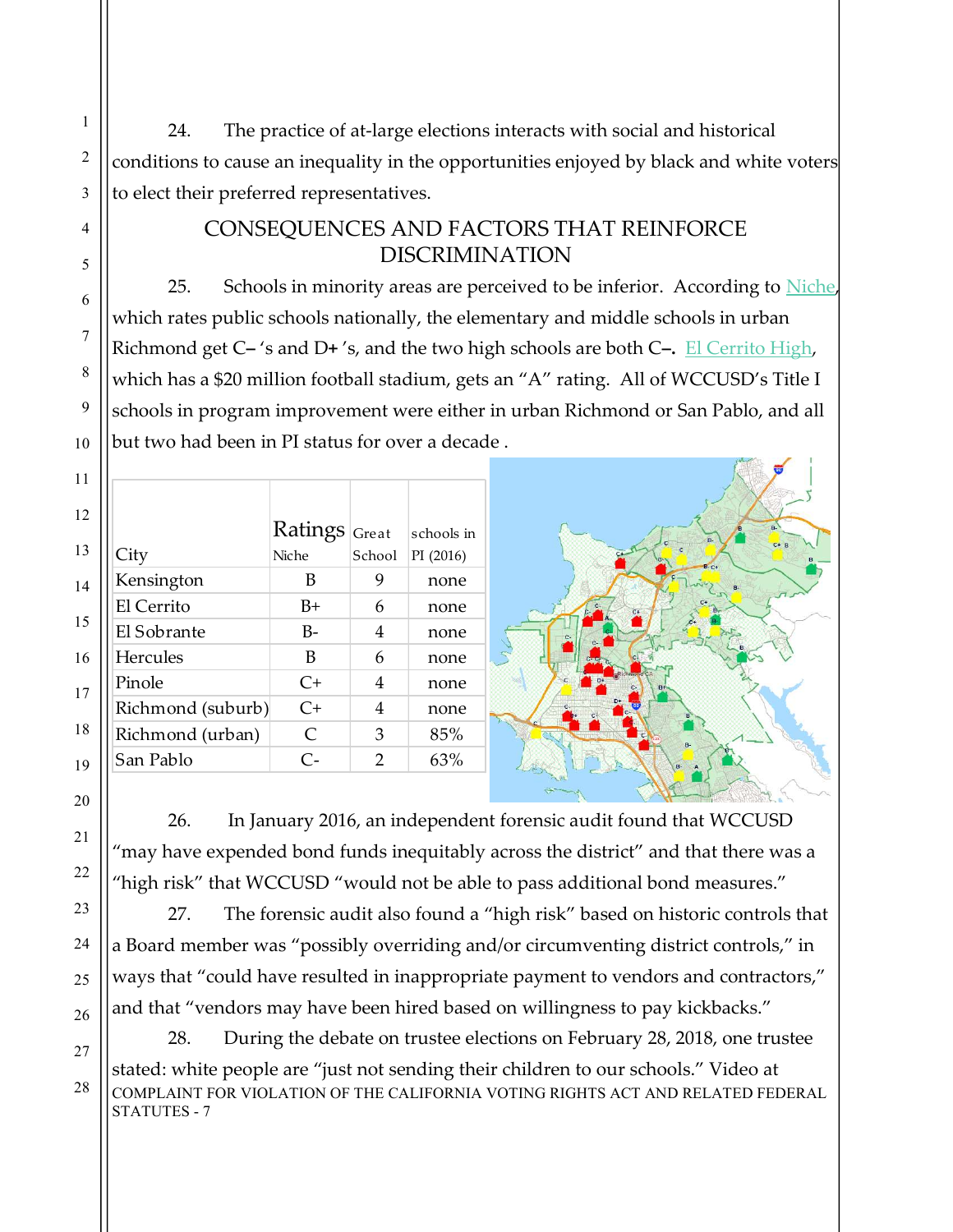5:19:32. Approximately 20% of the non-minority school age population of El Cerrito attends private schools, which diminishes enthusiasm for bond and parcel tax measures in this high-turnout jurisdiction. Many Latino and black parents have enrolled their children (13% and 6%, respectively) in charter schools, which are 99% non-white. Both outflows compromise the economics of the District, and reduce the community's support for District schools and teachers.

29. The high cost of campaigning at-large in one of California's largest school districts led to substantial fundraising, which became a barrier to most Latino and black candidates who are authentic choices of their communities. Until 2014, no Latino candidate and only two black candidates (one of whom lived in El Cerrito) had access to substantial campaign contributions. That year marked the onset of large independent expenditures, positive and negative. Construction interests supported one white and one Asian candidate, while charter school advocates one white and one Latino. Three of the four beneficiaries of independent expenditures were elected.

30. Organizations that seek to increase minority voter registration and participation are impaired by the demoralization of minority voters who cannot influence the elected body they most care about, and therefore do not bother to register or to turn out to vote.

31. Low levels of voter participation among minorities further reduces WCCUSD's capacity to pass revenue measures to increase teacher pay.

32. The climate of Board meetings and the capacity of the Board to compromise and make complex decisions is compromised because they are unrepresentative of and geographically remote from most of their constituents. During public comment, minority parents from unrepresented areas express anger and disrespect to an unusual degree, which both aggravates the polarization of the Board and increases the alienation of the minority community. By contrast, parents would be more likely to know, directly or indirectly, and to respect a trustee elected in their own area, and be more likely to engage productively in policy-making.

 $\frac{28}{\text{COMPLAINT}}$  FOR VIOLATION OF THE CALIFORNIA VOTING RIGHTS ACT AND RELATED FEDERAL STATUTES - 8

1

2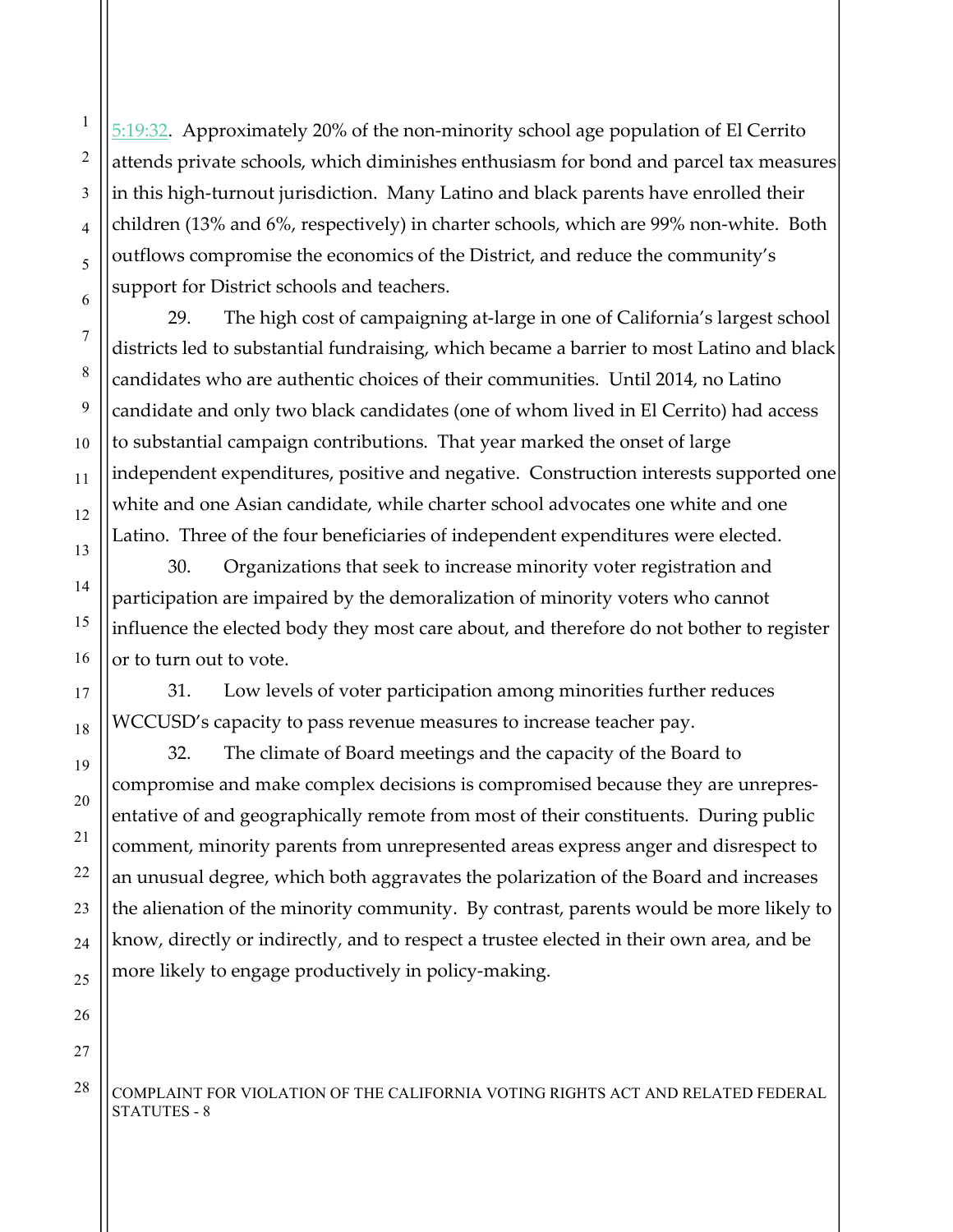# ABILITY TO CREATE TRUSTEE AREAS IN WHICH MINORITIES HAVE EFFECTIVE INFLUENCE

33. WCCUSD contains approximately 263,833 persons, of whom approximately 35 percent are Latino. However, because the Latino population includes disproportionate numbers of person who under 18, who have not yet qualified for citizenship, or who are demoralized by chronic dilution of the Latino vote, a smaller percentage of currently registered voters in WCCUSD are Latino. They are concentrated in San Pablo, central Richmond and Rollingwood. If one of five trustee areas includes these precincts, it will be majority Latino.

34. Blacks account for approximately 16 percent of the population. Blacks are concentrated in the remaining areas of Richmond northwest of Interstates 80 and 580. If one of the five trustee areas includes these precincts, the voters will be majority black.

35. Asians account for 20 percent of the population. There are Asian communities in Hercules, Pinole, and El Cerrito. Only two precincts have an Asian majority in total population; it is unlikely that any precinct has a majority of currently registered voters who are Asian. It is possible to create a trustee area around Hercules and Pinole in which about 20 percent of those eligible to vote would be Asian.

36. Plaintiffs intend to solicit community input in refining a map setting forth the districts proposed as part of the remedy for past discrimination. If an additional minority trustee area can be created, it may be appropriate to enlarge the Board to seven members, consistent with Education Code, Section 1004.

37. The Contra Costa county registrar of voters has announced that he will not conduct elections for municipalities that seek to implement CVRA remedies unless they follow existing precinct lines. Precincts are administrative boundaries that do not reflect either traditional districting criteria (such as communities of interest) or the purposes of the CVRA. For this reason, districts determine precincts, not the other way around. Reprecincting is a ministerial act that the registrar's software can perform "on the fly" with minimal labor. However, unlike cities, school districts cannot use private contractors to conduct elections. Plaintiffs believe that any refusal by the county registrar to accommodate boundary changes submitted by July 5, 2018 would be

 $\frac{28}{\rm COMPLAINT}$  FOR VIOLATION OF THE CALIFORNIA VOTING RIGHTS ACT AND RELATED FEDERAL STATUTES - 9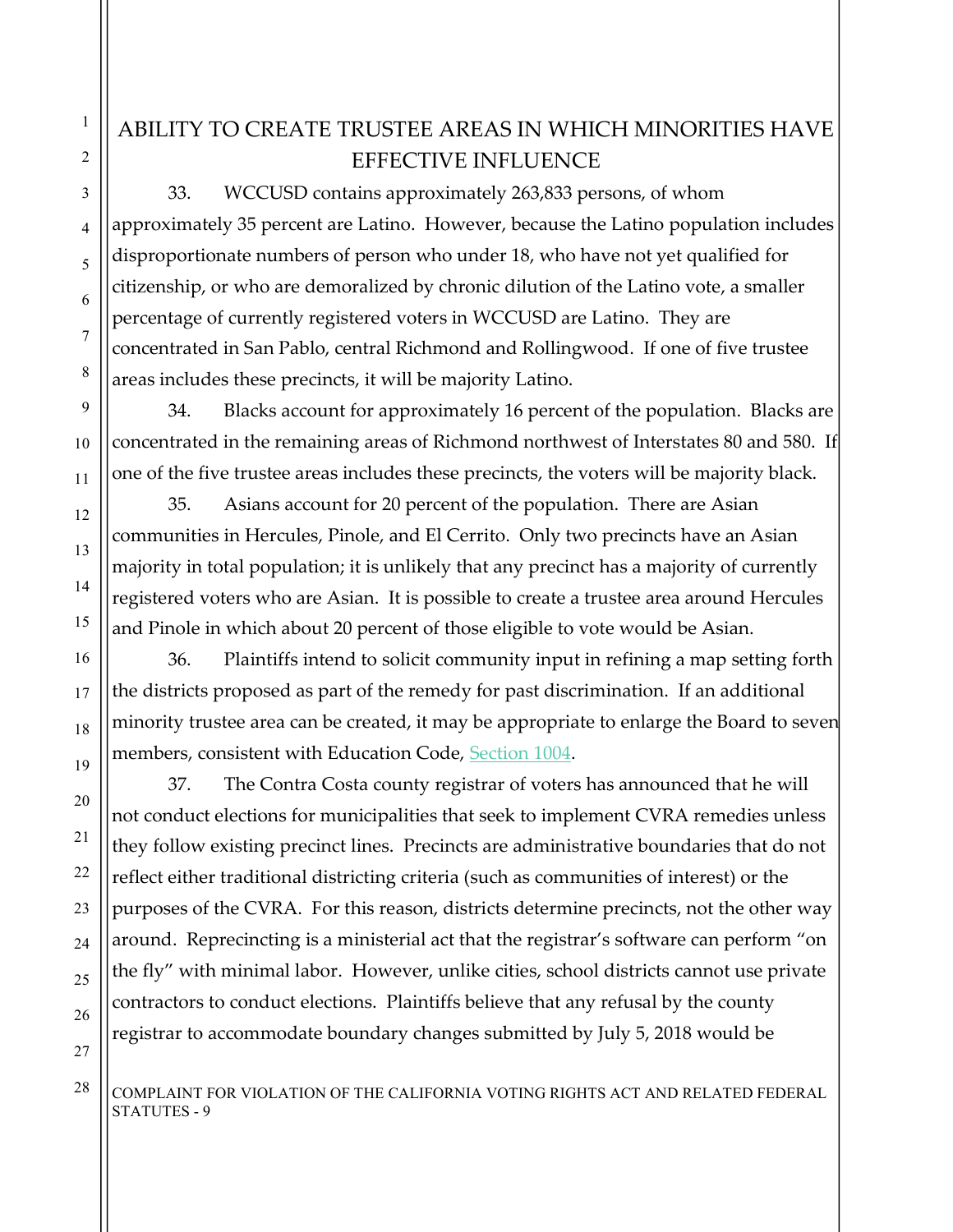inconsistent with AB 1370 (2017), which amended Elections Code, Section 12262, to require changes to be submitted 125 days prior to an election.

38. For the purposes of demonstration, and subject to such changes as citizens may propose best to reflect communities of interest, plaintiffs submit Exhibit A as evidence that it is possible to create at least one "majority minority" district, which is a prerequisite under Section 2 (but not under the CVRA). Maintaining precinct boundaries may compromise the effectiveness of the remedy in meeting the purposes of Section 2 and the CVRA, so an elimination of the precinct constraint would likely improve these results and better reflect communities of interest. The demonstration map splits only one precinct (San Pablo 106) for purposes of maintaining contiguity.

39. Exhibit A illustrates a trustee area with majority Latino population and another trustee area in which blacks are a probable majority of the population eligible to vote. The Latino population of citizens of voting age has a likely majority in the first district (and could likely be increased if precincts were split). If, as AB 350 envisioned, Latino and black populations act in coalition, there are substantial minority majorities in each district. The two minority districts divide Richmond and San Pablo. Each of the other eleven cities or unincorporated places is contained wholly within a single district. The population variance is within constitutional limits, and can be reduced if the constraint of following precinct boundaries is eliminated.

### ATTEMPTS TO MAINTAIN NON-COMPLIANCE

40. Since 2002, WCCUSD and all school districts have been subject to the CVRA and have had a duty under  $\frac{\text{Article IX}}{\text{A}}$ , Section 14 of the California Constitution to take whatever affirmative actions are necessary to bring themselves into compliance with this and all other statutes applicable to their governance and activities, whether or not there are demands or lawsuits to compel such compliance. Except as specified by statute, the primary responsibility for statutory compliance is on the school board and its trustees, and is not dependent upon the receipt of any instructions from the county committee or the State Board of Education.

 $28$   $\vert$  COMPLAINT FOR VIOLATION OF THE CALIFORNIA VOTING RIGHTS ACT AND RELATED FEDERAL STATUTES - 10 41. In 2008, a group of citizens petitioned for trustee areas, without making explicit reference to the CVRA. Dr. Bruce Harter, then Superintendent, outlined a "strategy" of opposition. Dr. Harter knew or should have known that racially polarized

1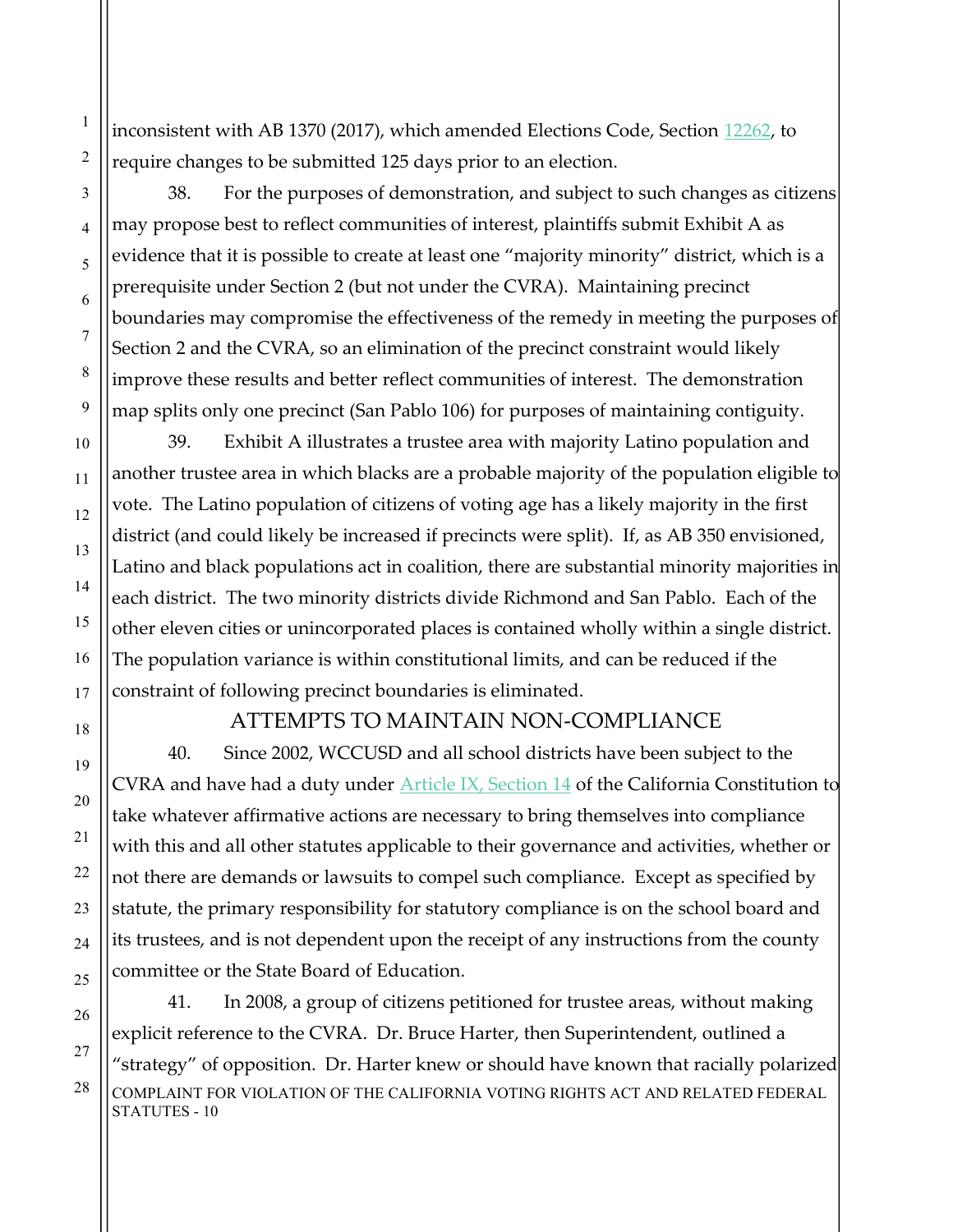voting likely existed, and that the CVRA required the transition to trustee areas. Yet, he insisted that it was the responsibility of the county committee, not WCCUSD, to conduct a "demographic study." Nonetheless, the "first and foremost" element of his strategy was to claim that the prospect of a ballot question approving trustee areas would confuse voters and jeopardize a parcel tax that was also on the ballot. Dr. Harter and the trustees also knew or should have known that the State Board of Education routinely grants waivers of the requirements that voters approve a transition from atlarge elections to trustee areas whenever such a transition is necessary to achieve the purposes of the CVRA. See paragraph 59. The State Board of Education has granted more than 150 waivers related to CVRA compliance, and has never denied any.

42. BAVRI notified WCCUSD of the need to bring itself into compliance with CVRA on January 20, 2018, with sufficient time to complete all processes set forth in Elections Code, Section 10010, and to obtain the waiver, in advance of the July 4, 2018 deadline to submit the boundaries to the county registrar. The State Board met on March 14-15, 2018, and will meet again on May 9-10, 2018.

43. Board members are repeat this strategy of demanding voter approval in an effort to perpetuate the at-large system, to conduct the 2018 election in violation of state and federal law, and defer any compliance until 2020.

44. The Board agendized the resolution of intent to transition to trustee areas for consideration at its February 28, 2018, proposing that the 2018 elections be conducted by trustee areas if possible. After midnight on March 1, 2018, legal counsel announced that he had not prepared a waiver application, that he had discussed the matter with the staff of the State Board of Education, and that, because the Board did not act by February 28, 2018, it was "physically impossible" to obtain the waiver at the May meeting or before the July deadline for boundary changes. At one point, he appeared to concede that the waiver could be approved before March 7, 2018. See video at 5:28. He circulated a handout indicating no intent to comply with the CVRA until 2020, which is inconsistent with the resolution as agendized.

45. In reality, the staff of the State Board of Education was willing after February 28, 2018, after March 7, 2018, and for some additional period to process a

 $28$   $\vert$   $\vert$  COMPLAINT FOR VIOLATION OF THE CALIFORNIA VOTING RIGHTS ACT AND RELATED FEDERAL STATUTES - 11

1

2

3

4

5

6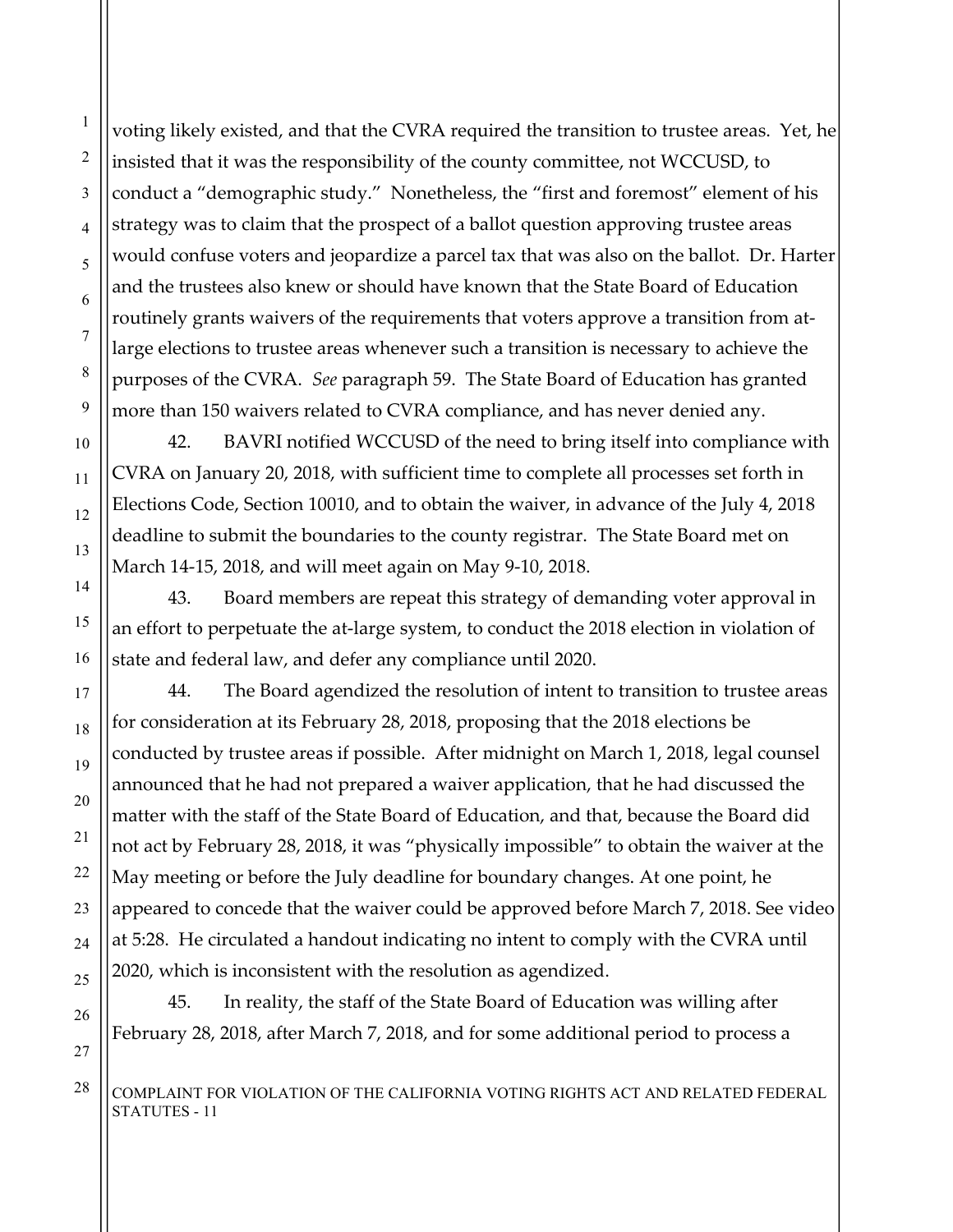waiver request. Upon information and belief, as of the date of this complaint, there is still time to complete this process.

46. The voters within WCCUSD cannot, by ballot question, nullify the CVRA or the Federal Act, or exempt themselves from the application of these laws.

47. As applied to prevent compliance with election arrangements required by the Fourteenth and Fifteenth Amendments to the United States Constitution, Section 2 of the Federal Act, or any other applicable federal law, any state requirement of voter approval violates Article VI of the United States Constitution (the Supremacy Clause).

48. On March 7, 2018, the Board agendized the waiver application. Prior to permitting public comment on this agendized item (as required by the Brown Act), one trustee acknowledged that the CVRA applied, announced that she would vote to transition to trustee elections, but then vote against seeking a waiver, and call for an election to allow the people to determine whether they would comply. Video at 2:35:00 (9:48PM). Two other trustees adopted this position.

49. Upon information and belief, in all cases where ballot questions have failed to approve a transition to trustee elections, the courts have disregarded the result and usually cited the vote as evidence of discrimination. In Highland, the court summarily adopted plaintiff's map. In Escondido, the court cited the result as evidence of the discrimination effected by at-large voting. An election by the voters in Glendale City Schools District to reject trustee areas was also ineffective, and the court imposed a remedy under the CVRA.

50. Plaintiffs reserve the right to seek emergency relief if the Board does not authorize a waiver application and provide assurances that it can be presented to the May 2018 meeting of the State Board of Education for approval.

## COUNT ONE - CALIFORNIA VOTING RIGHTS ACT

51. Plaintiffs incorporate by reference paragraphs 1 through 5039 as though fully set forth herein.

 $28$   $\vert$  COMPLAINT FOR VIOLATION OF THE CALIFORNIA VOTING RIGHTS ACT AND RELATED FEDERAL STATUTES - 12 52. Unless a jurisdiction is completely homogenous in its politics and voting behavior, at-large elections give disproportionate influence to areas that have high levels of voter eligibility and turnout. White voters, who comprise 52 percent of those registered in WCCUSD overall, have much higher eligibility and turnout. They are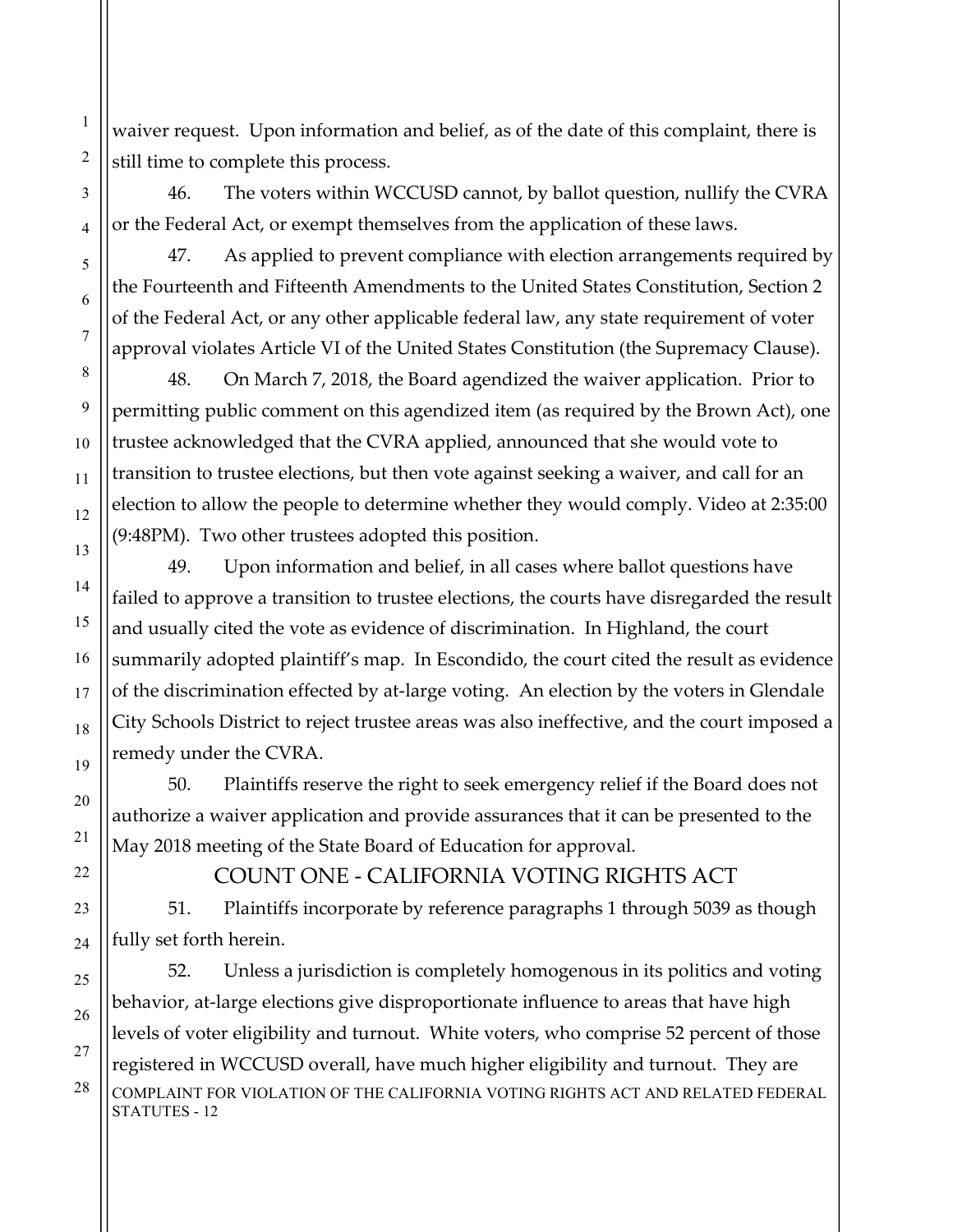more organized and more capable of making political contributions. These factors dilute the ability of minority voters and the communities in which they live to have an equal opportunity to influence elections and elect candidates of their choice.

53. The CVRA reflects a strong preference by the Legislature that cities, school boards, and other jurisdictions elect from single-member districts, unless voting patterns are completely unrelated to race. The United States Constitution requires local districts to be apportioned by population, without consideration of the extent to which residents have not reached voting age or not yet become citizens. A minority district with one-fifth of the total population is guaranteed a representative, even if other districts have higher voter turnout. Similarly, one trustee area can no longer elect a majority of the Board.

54. This Court has broad remedial powers upon a showing that a school district is out of compliance with the CVRA.

55. There has been racially polarized voting that enables an at-large majority to elect candidates that are not the authentic candidates of choice for Latino and black voters and would be less likely to be elected if each area, potentially including a majority Latino and a majority black area, elected its own trustee. Standing alone, racially polarized voting is a sufficient predicate to prohibit at-large elections and require the creation of trustee areas.

56. It is also probative that the at-large system has only elected three Latinos, six blacks, and no Asians in the past 50 years. Only one minority candidate has served more than one term.

57. The scale of mounting a successful campaign in at-large in an unusually large school district makes campaign contributions and independent expenditures more effective, and grass-roots campaigning by among neighbors less effective. Prior to the commencement of this action, construction vendors and entities in support of construction have excluded most Latino candidates from financial support. The at-large system also dilutes the effectiveness of volunteer canvassing among neighboring voters, which denies an effective role in the political process to blacks and Latinos who are not yet citizens of voting age.

 $\frac{28}{\text{COMPLAINT}}$  FOR VIOLATION OF THE CALIFORNIA VOTING RIGHTS ACT AND RELATED FEDERAL STATUTES - 13

1

2

3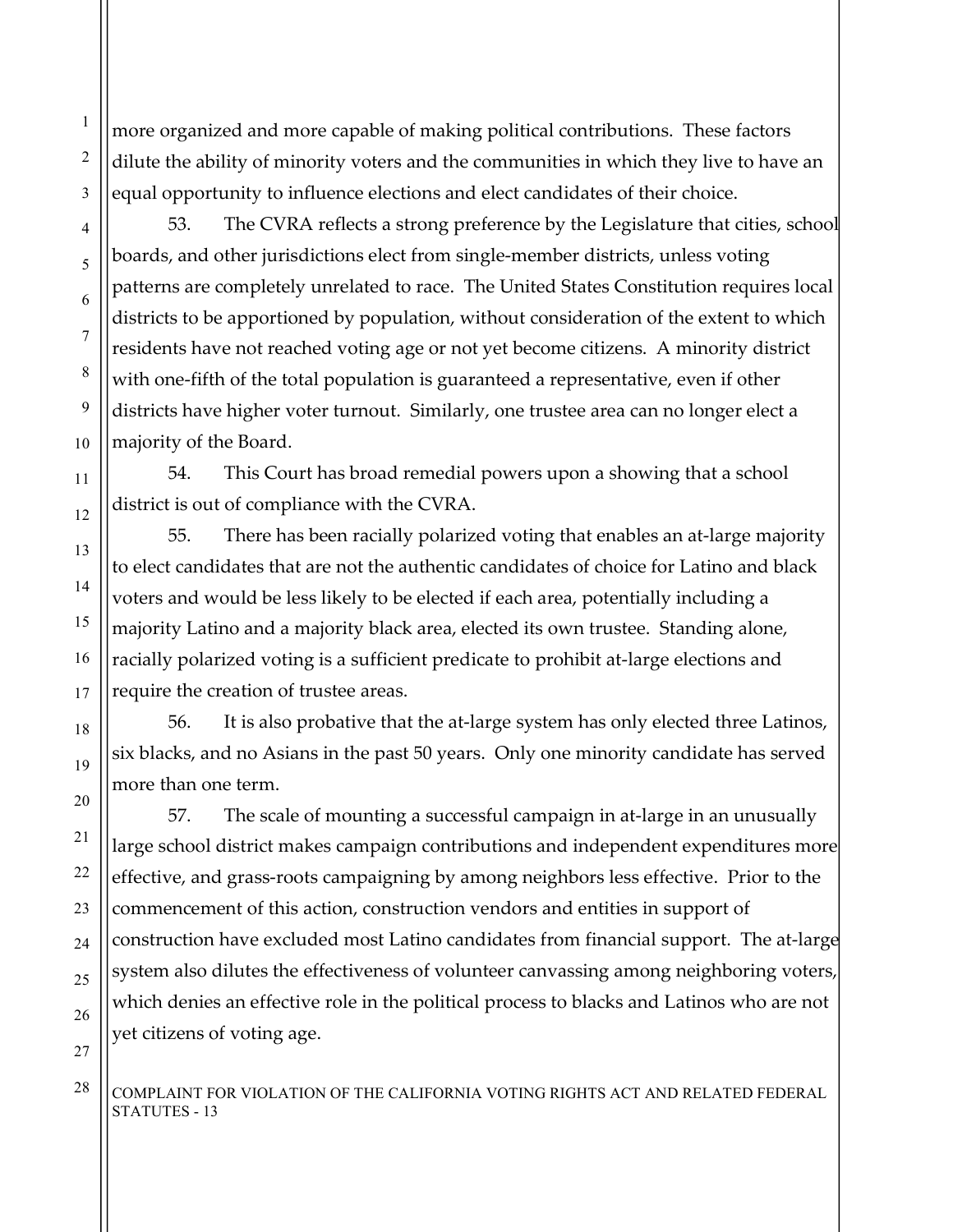58. It is possible to create majority minority trustee areas that will increase the opportunities of Latino and black voters to elect candidates of their choice.

59. The defeat of a ballot question as to whether to move to at-large elections would not excuse compliance with the CVRA. Intent to discriminate is not a requirement, but such an action would provide evidence that the at-large majority intends to discriminate against racial and language minorities. The requirements of Education Code, Sections 5019, 5020, and 5030 that a change to trustee areas be submitted to popular vote. These waivers are routinely granted by the State Board of Education, as required by Education Code, Section 33051. Any action by the Board to acknowledge its duty to create trustee areas under state and/or federal law, and yet to neglect to file in a timely manner for such a waiver violates **Article IX**, Section 14 of the California Constitution and/or Article VI, Clause 2 of the United States Constitution.

60. The creation of trustee areas, in each of which voters will elect a resident as trustee, will provide an opportunity for Latino and black electors to elect candidates of their choice or to influence the outcome of WCCUSD elections.

61. The facts recited herein give rise to an actual controversy regarding the rights and duties of plaintiffs and WCCUSD, entitling plaintiffs to declarative relief.

62. WCCUSD's wrongful maintenance of at-large elections has caused and, unless enjoined by this Court, will continue to cause immediate and irreparable injury to plaintiffs and all students, teachers, and taxpayers resident in the District.

63. There is no adequate remedy at law for the injuries that plaintiffs have suffered and will continue to suffer absent injunctive relief.

## COUNT TWO – SECTION 2 OF THE FEDERAL ACT

64. Plaintiffs incorporate by reference paragraphs 1 through 6363 as though fully set forth herein. Plaintiffs state a federal claim under 52 U.S.C. §10301, as an alternative basis for relief, if, for any reason, the CVRA claim does not support the most effective remedy.

65. The totality of the circumstances, including each fact stated in paragraphs 55 through 60, indicates that the practice of at-large elections has the effect of denying Latino and black residents an equal opportunity to participate in the political process.

 $\frac{28}{\text{COMPLAINT}}$  FOR VIOLATION OF THE CALIFORNIA VOTING RIGHTS ACT AND RELATED FEDERAL STATUTES - 14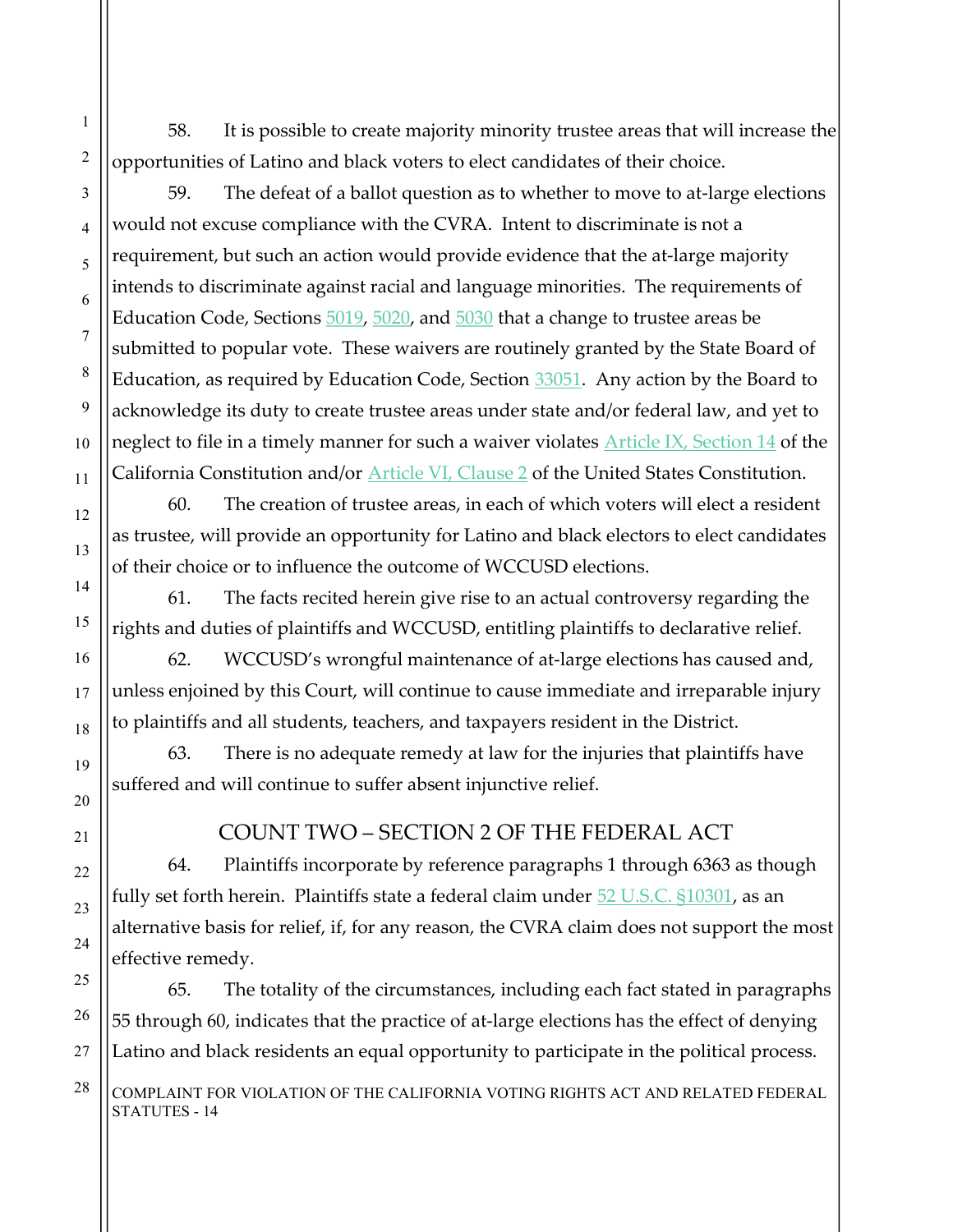66. There has been racially polarized voting that enables an at-large majority to elect candidates that are not the authentic candidates of choice for Latino and black voters and would be less likely to be elected if each area, including a majority Latino and a majority black area, elected its own trustee.

67. The Board has not been responsive to the particularized needs of the Latino and black community, as illustrated by the misallocation of resources to the detriment of schools in high-minority areas.

68. The policy underlying the system of at-large elections is not only tenuous; it is inconsistent with the findings of the California Legislature.

69. Latino and black residents of WCCUSD bear the effects of discrimination in education and employment, which further hinder their efforts to participate in the political process. To the extent that their income and social status have been depressed by historical discrimination, members of these protected groups are even less capable of raising funds and mounting a campaign in an unnecessarily large electoral district, such as WCCUSD at-large.

70. Past discrimination has created a sense of futility and ineffectiveness that depresses levels of candidacy, registration, and turnout among the protected class.

71. Taken together, these circumstances interact with social and historical conditions to cause an inequality in the opportunities enjoyed by Latino and black voters on one hand, and non-Latino white voters on the other, to elect their preferred representatives as WCCUSD trustees.

72. It is possible to create majority minority trustee areas that will increase the opportunities of Latino and black voters to elect candidates of their choice.

PRAYER FOR RELIEF

WHEREFORE, plaintiffs pray for judgment against WCCUSD as follows:

1. For a decree declaring that WCCUSD's current system of electing trustees at-large violates the California Voting Rights Act, or, in the alternative, that it violates Section 2 of the Federal Voting Rights Act, 52 U.S.C. §10301.

 $28$   $\vert$  COMPLAINT FOR VIOLATION OF THE CALIFORNIA VOTING RIGHTS ACT AND RELATED FEDERAL STATUTES - 15 2. In the event that the Board does not authorize an application for a waiver of the statutory requirements of Education Code 5019, 5020, and 5030 at its meeting of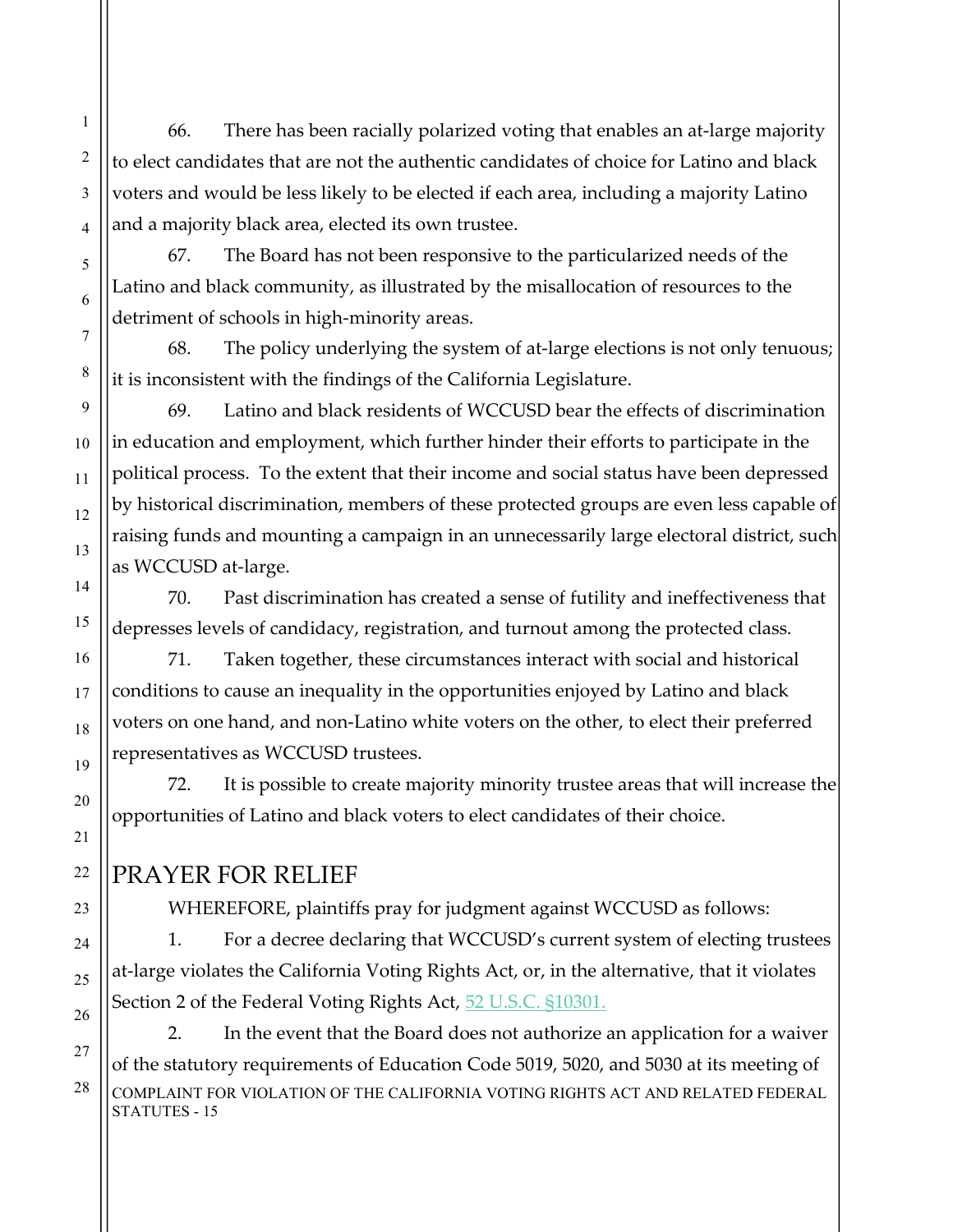March 21, 2018, and successfully obtain such a waiver, for an interlocutory order directing WCCUSD to take all actions appropriate to obtain a waiver, and for an order dispensing with the requirement that voters approve the transition to trustee areas if there is insufficient time for the State Board of Education to grant such a waiver.

3. For preliminary and permanent injunctive relief prohibiting WCCUSD from imposing or applying at-large method of election.

4. In the event that the Board does not make timely application for a waiver from the State Board of Education, which has never been denied when needed to implement a CVRA remedy, for an order dispensing with the application to this case of provisions in Education Code, Sections 5019, 5020, and 5030 that require voters to approve a change from at-large to trustee area elections.

5. For injunctive relief mandating that WCCUSD implement elections from trustee areas no less favorable to Latino and black voters than those mapped in Exhibit A, by proposing boundaries in time for them to be approved by this Court and submitted by WCCUSD to the county registrar of voters by July 3, 2018, so that election of WCCUSD trustees from the Latino-dominant area, the black-dominant area, and a northern area with a concentration of Asian and other minority voters can proceed in November 2018.

6. In the alternative, for injunctive relief prohibiting the certification of results from any at-large election conducted in November 2018, and mandating (1) that the president of the county board of education (or another member of the county board whom she designates) shall sit on the Board of WCCUSD, which will establish a quorum (consistent with Education Code, Section 5094), (2) that the Board so constituted shall appoint members from the three areas identified above, whose boundaries will have been approved by the Court; (3) that, in the event the Court determines that such appointments should be provisional, any petition submitted pursuant to Education Code, Section  $5091(c)(1)$  may only call for a special election within one of the trustee areas; and that (4) as the terms of trustees expire in 2020 and subsequent years, elections be conducted in each trustee area in which the term of a trustee is expiring.

#### $\frac{28}{\text{COMPLAINT}}$  FOR VIOLATION OF THE CALIFORNIA VOTING RIGHTS ACT AND RELATED FEDERAL STATUTES - 16

1

2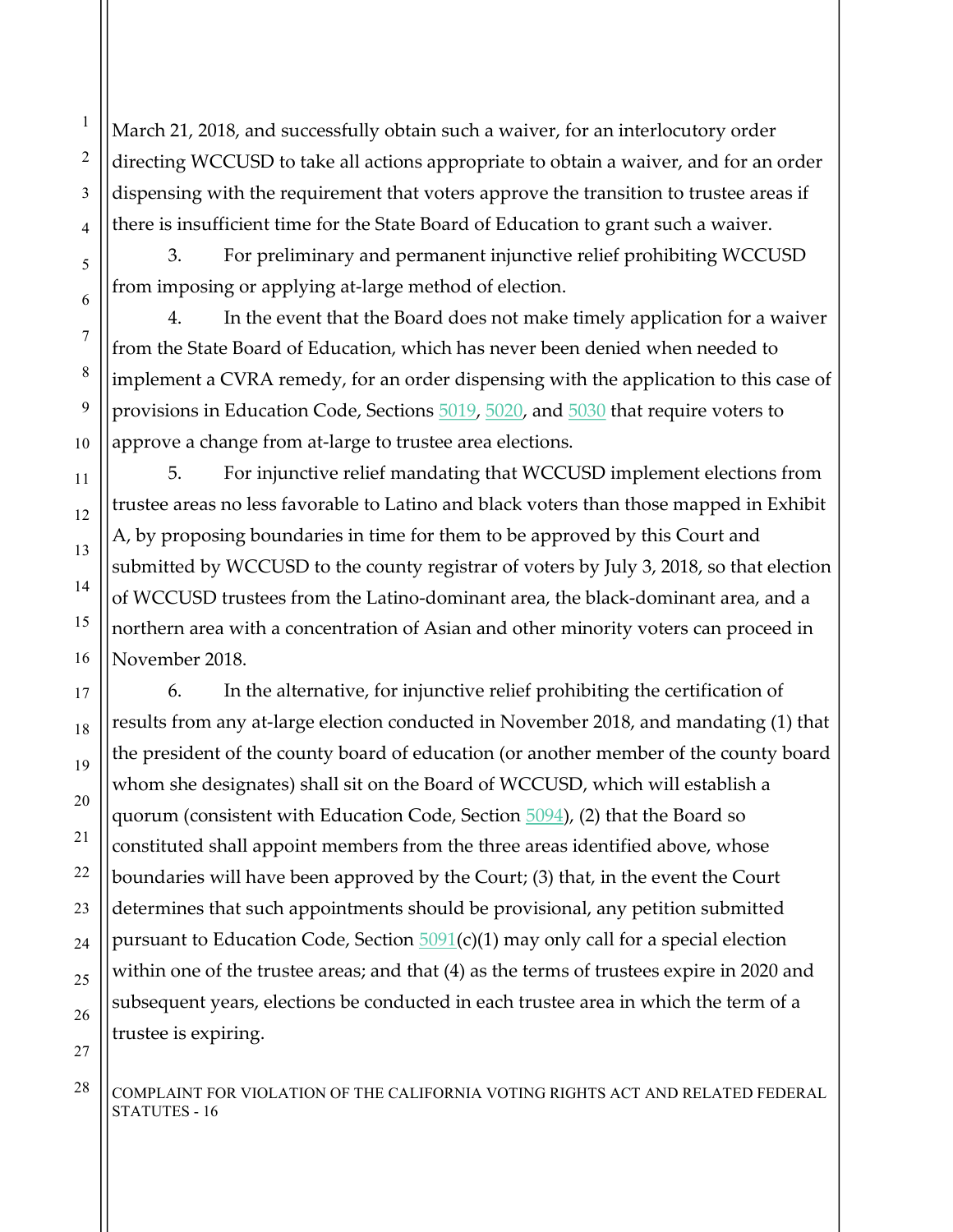| $\mathbf{1}$ | For additional injunctive relief mandating that WCCUSD remedy the<br>7.                          |  |  |  |  |
|--------------|--------------------------------------------------------------------------------------------------|--|--|--|--|
| 2            | effects of past discrimination by supporting efforts to increase minority voter                  |  |  |  |  |
| 3            | registration and political participation at its schools, among students and their parents,       |  |  |  |  |
| 4            | and throughout minority communities within the District.                                         |  |  |  |  |
| 5            | For an award of plaintiffs' attorneys' and expert witnesses' fees, costs,<br>8.                  |  |  |  |  |
| 6            | litigation expenses, and prejudgment interest pursuant to Elections Code, Section 14030,         |  |  |  |  |
| 7            | and other applicable law, including, to the extent that the federal claims are                   |  |  |  |  |
|              | adjudicated, 52 U.S.C. §10310 and 42 U.S.C. §1988.                                               |  |  |  |  |
| 8            | For such further relief as the Court may deem proper.<br>9.                                      |  |  |  |  |
| 9            |                                                                                                  |  |  |  |  |
| 10           | Respectfully submitted,<br>Dated this 21st day of March 2018                                     |  |  |  |  |
| 11           |                                                                                                  |  |  |  |  |
| 12           |                                                                                                  |  |  |  |  |
| 13           |                                                                                                  |  |  |  |  |
| 14           | Scott J. Rafferty                                                                                |  |  |  |  |
| 15           |                                                                                                  |  |  |  |  |
| 16           |                                                                                                  |  |  |  |  |
| 17           |                                                                                                  |  |  |  |  |
| 18           |                                                                                                  |  |  |  |  |
| 19           |                                                                                                  |  |  |  |  |
| 20           |                                                                                                  |  |  |  |  |
| 21           |                                                                                                  |  |  |  |  |
| 22           |                                                                                                  |  |  |  |  |
| 23           |                                                                                                  |  |  |  |  |
|              |                                                                                                  |  |  |  |  |
| 24           |                                                                                                  |  |  |  |  |
| 25           |                                                                                                  |  |  |  |  |
| 26           |                                                                                                  |  |  |  |  |
| 27           |                                                                                                  |  |  |  |  |
| 28           | COMPLAINT FOR VIOLATION OF THE CALIFORNIA VOTING RIGHTS ACT AND RELATED FEDERAL<br>STATUTES - 17 |  |  |  |  |